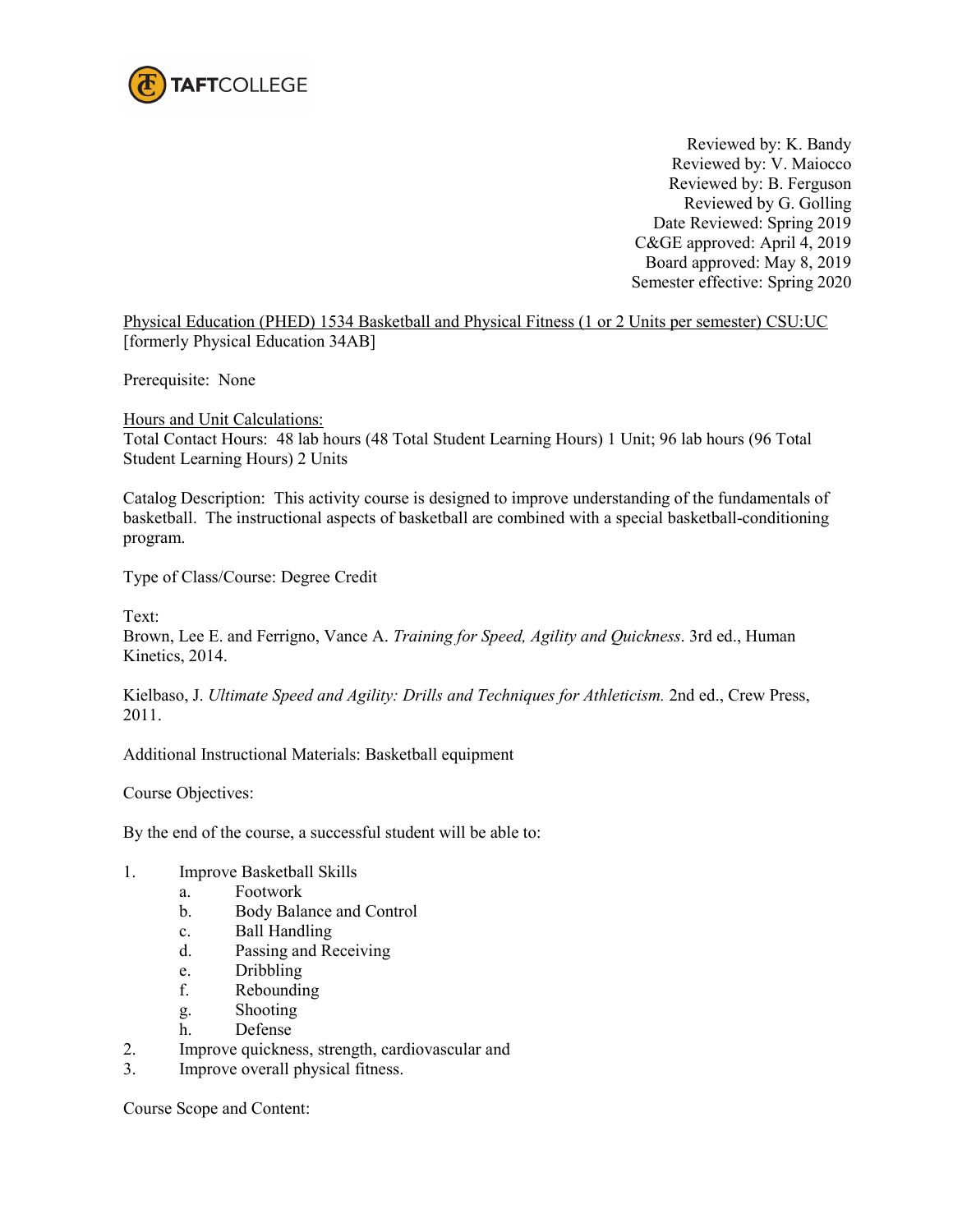

| Unit I   | Conditioning<br>A.<br><b>B</b> .                                         | Quickness<br>Strength<br>C. Cardiovascular<br>D. Endurance                                                                                                           |
|----------|--------------------------------------------------------------------------|----------------------------------------------------------------------------------------------------------------------------------------------------------------------|
| Unit II  | $\mathbf{A}$<br><b>B</b> .<br>C.<br>D.<br>E.<br>$F_{\rm{L}}$<br>G.<br>H. | <b>Fundamental Skills</b><br>Footwork<br>Body Balance and Control<br><b>Ball Handling</b><br>Passing and Receiving<br>Dribbling<br>Rebounding<br>Shooting<br>Defense |
| Unit III | $\mathbf{B}$ .<br>$C_{\cdot}$                                            | Basic Rules of the Game<br>A. Offense<br>Defense<br>Sportsmanship and ethics                                                                                         |
| Unit IV  | А.<br>В.                                                                 | <b>Team Basketball Strategy</b><br>Offensive systems<br>Defensive systems                                                                                            |

Learning Activities Required Outside of Class:

The students in this class will spend a minimum of 1 hour per week outside of the regular class time doing the following:

- 1. Skill practice,
- 2. Studying multimedia presentations, and
- 3. Reading of the textbook.

Methods of Instruction:

- 1. Practice
	- a. Individual skills
	- b. Game
- 2. Demonstration,
- 3. Oral instruction, and
- 4. Multimedia.

Methods of Evaluation: